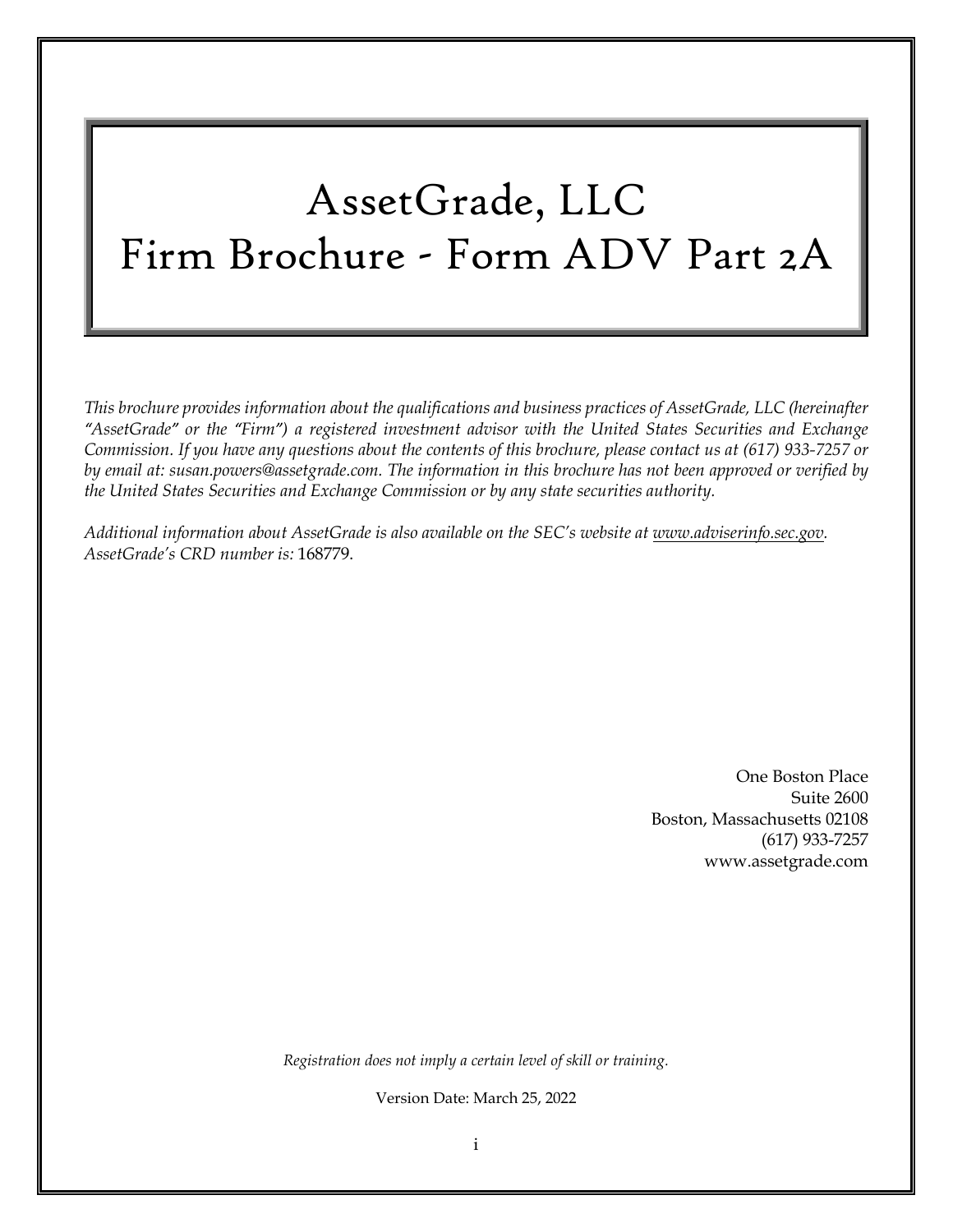# **Item 2: Material Changes**

<span id="page-1-0"></span>The SEC requires that we highlight any material changes in this document as compared to previous versions. Since the amendment on 1/28/2022, the following material changes have been made:

- Item 4: has been updated with respect to assets under management (AUM).
- Item 8: has been updated to clarify the attention given to individual tax ramifications in similarly managed "model" portfolios.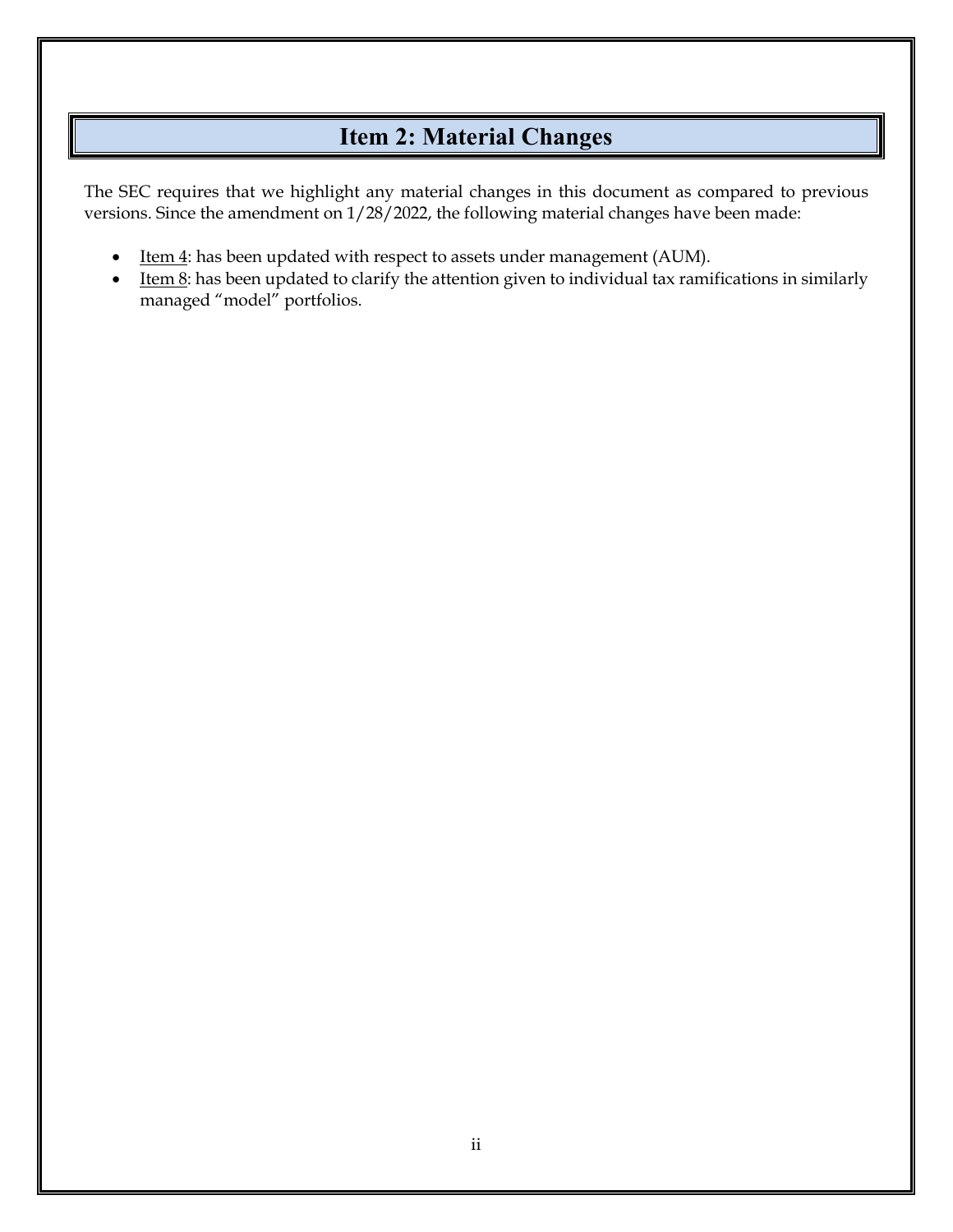# **Item 3: Table of Contents**

<span id="page-2-0"></span>║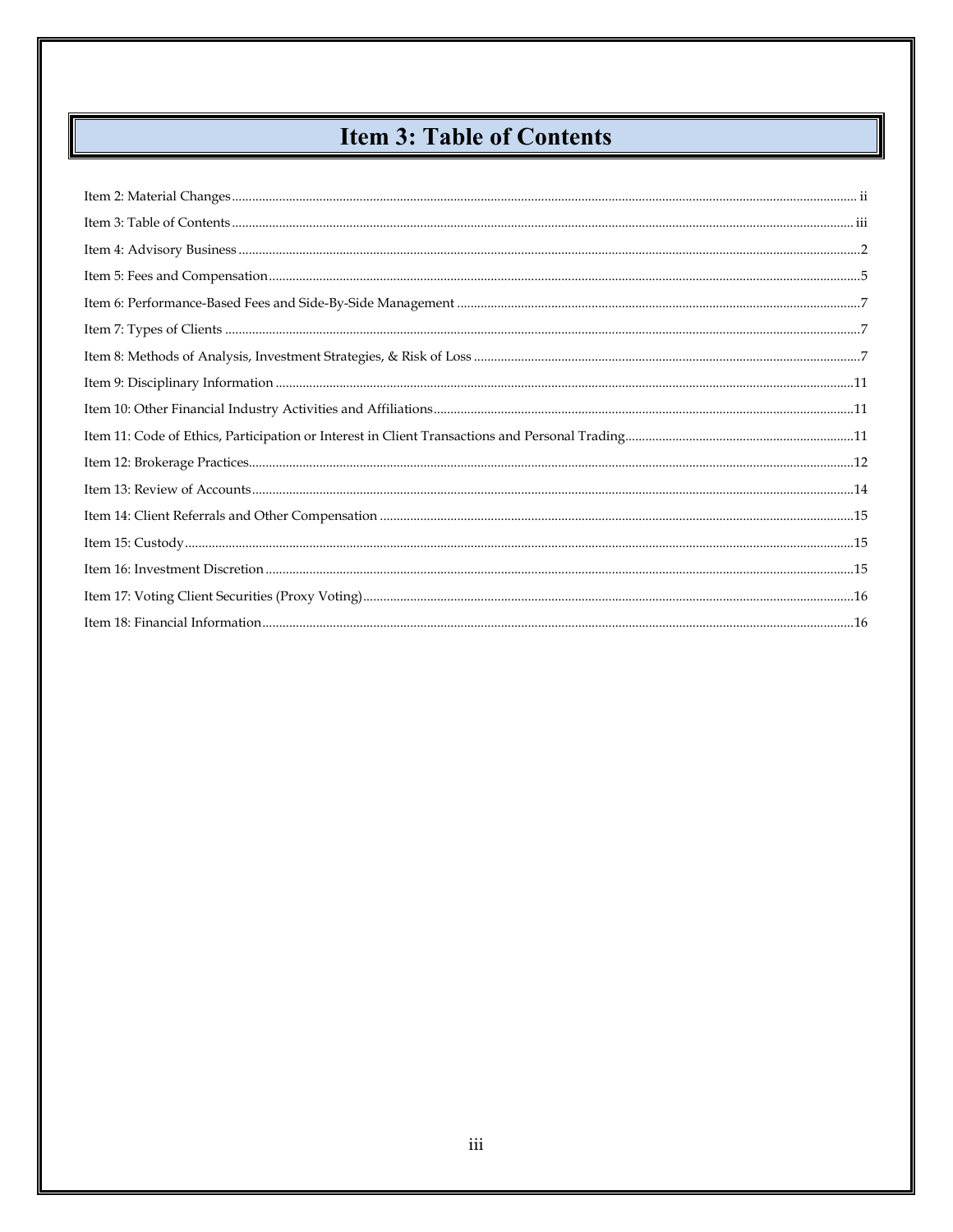# **Item 4: Advisory Business**

<span id="page-3-0"></span>AssetGrade seeks to provide clients with an experience that addresses a client's financial concerns in a holistic manner. The Firm anticipates being able to provide clients an intimate experience and direct interaction with their adviser to address the client's current income, expenses, assets and liabilities. By reviewing these silos, the Firm will provide the client with an AssetGrade and will seek strategies to improve that grade.

AssetGrade offers a variety of advisory services, which include financial planning, consulting, retirement plan consulting, and investment and wealth management services. Prior to the rendering of any of the foregoing advisory services, clients are required to enter into one or more written agreements with AssetGrade setting forth the relevant terms and conditions of the advisory relationship (the "*Agreement*").

AssetGrade has been registered as an investment adviser since September 2013 and is owned by Patrick Cote Corp., Susan Powers, and Katherine Hennessy. As of December 31, 2021 AssetGrade, had approximately \$201,096,694 of assets under management managed on a discretionary basis and \$581,186 of assets under management managed on a non-discretionary basis.

While this brochure generally describes the business of AssetGrade, certain sections also discuss the activities of its *Supervised Persons*, which refer to the Firm's officers, partners, directors (or other persons occupying a similar status or performing similar functions), employees or any other person who provides investment advice on AssetGrade's behalf and is subject to the Firm's supervision or control.

#### **Financial Planning and Consulting Services**

AssetGrade offers clients a range of financial planning and consulting services, addressing a variety of investment and non-investment related matters. These services, which are not offered on a stand-alone basis, are offered in conjunction with investment portfolio management as part of a comprehensive wealth management engagement (as described below). These services may include the following:

- *Cash Flow Forecasting*, including projecting future cash flows to determine how income impacts a client's ability to achieve financial goals;
- *Asset Allocation*, including recommendation on implementing an investment strategy that attempts to balance investment risk with potential growth;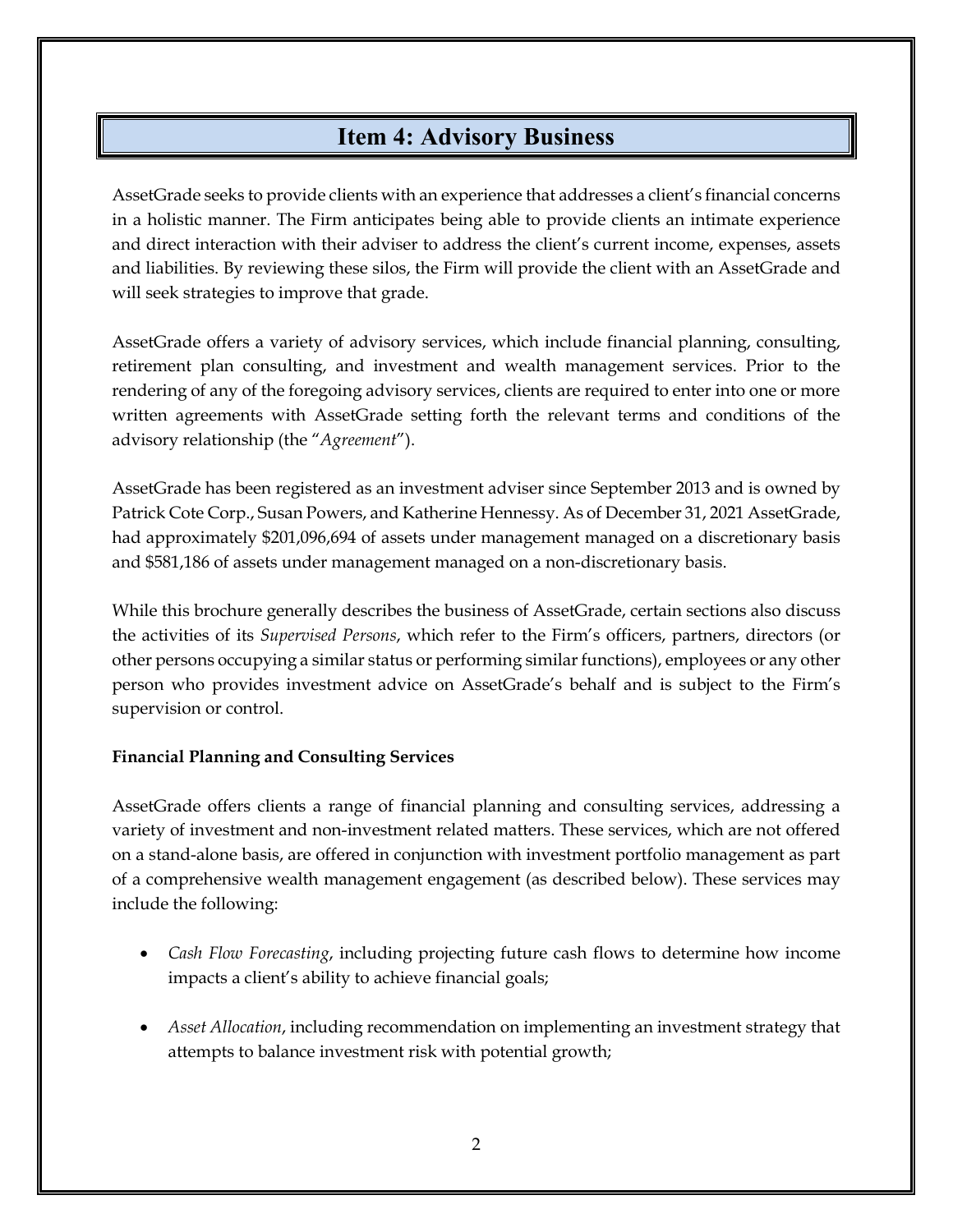- *Retirement Planning*, including recommendations with respect to savings and investments required to support a client's spending needs in retirement;
- *Estate Planning*, including analysis of exposure to estate tax and consultation on initiating new and evaluating existing estate plans;
- *Financial Reporting*, including producing statements that set forth a client's financial status;
- *Investment Consulting*, including advice on investment strategies, asset selection, and portfolio design; and
- *Risk Management*, including analysis of a client's exposure to risks that could have an adverse impact on a client's financial matters.

These services typically include between ten to forty hours of services in the first year of a client's engagement with the Firm, and from ten to forty hours of service per year in subsequent years of a client's engagement with the Firm.

In performing these services, AssetGrade is not required to verify any information received from the client or from the client's other professionals (e.g., attorneys, accountants, etc.) and is expressly authorized to rely on such information. Clients are advised that it remains their responsibility to promptly notify the Firm of any change in their financial situation or investment objectives for the purpose of reviewing, evaluating or revising AssetGrade's previous recommendations and/or services.

AssetGrade may recommend the services of itself and/or other professionals to implement its recommendations. Clients are advised that a conflict of interest exists if clients engage AssetGrade to provide additional fee-based services. Clients retain absolute discretion over all decisions regarding implementation and are under no obligation to act upon any of the recommendations made by AssetGrade under a financial planning or consulting engagement or to engage the services of any such recommended professionals, including AssetGrade itself.

#### **Investment Management and Wealth Management Services**

AssetGrade manages client investment portfolios on a discretionary or non-discretionary basis. For non-discretionary accounts, it is important to note that the ultimate decision to buy or sell assets within such an account lies with the investor. Further, AssetGrade may provide clients with wealth management services which generally include a broad range of comprehensive financial planning and consulting services in addition to the aforementioned discretionary and/or non-discretionary management of investment portfolios.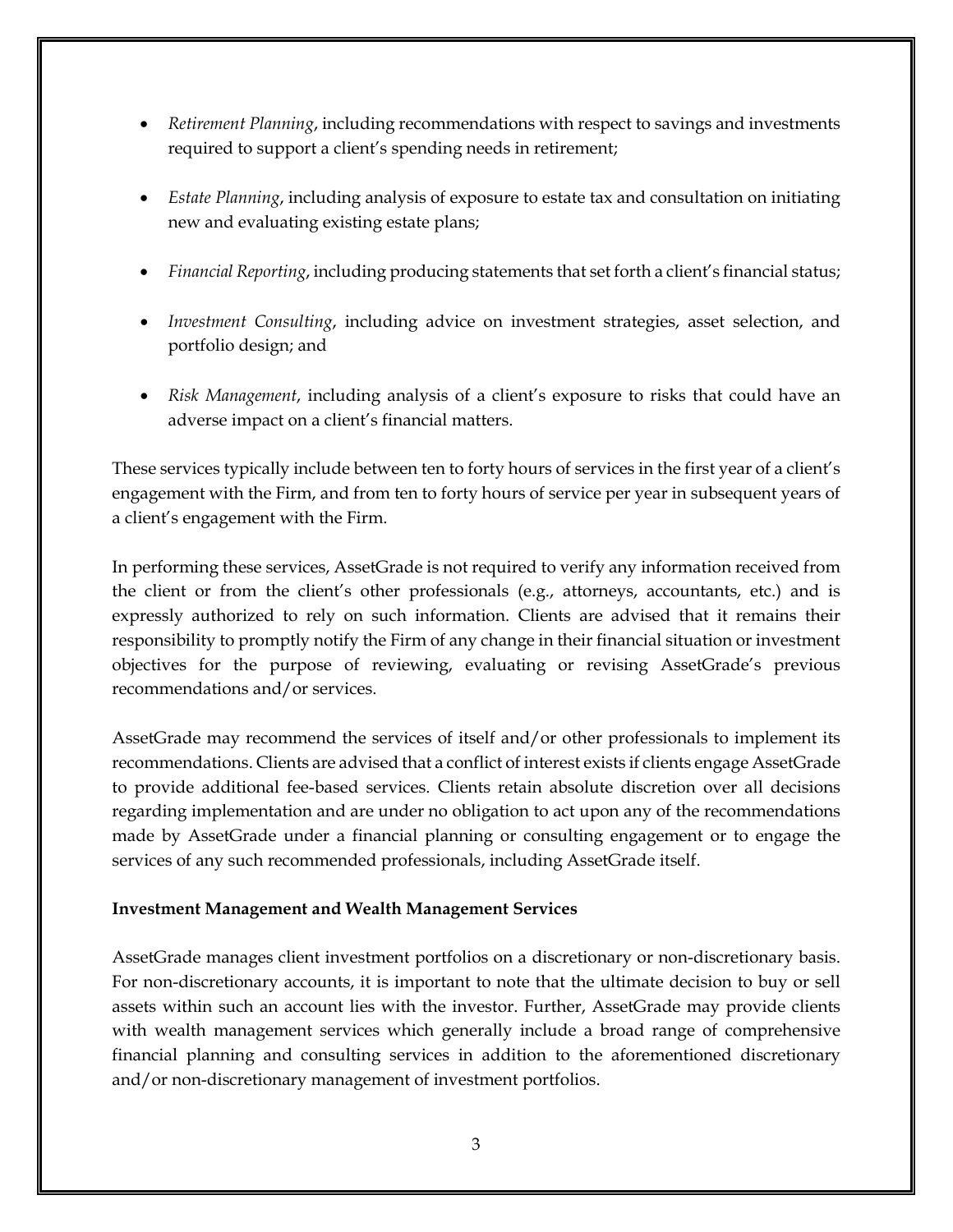AssetGrade primarily allocates client assets among various mutual funds, exchange-traded funds ("ETFs"), individual debt and equity securities and options, as well as the securities components of variable annuities and variable life insurance contracts, in accordance with the investment objectives of its individual clients. Where appropriate, the Firm may also provide advice about any type of legacy position or other investment held in client portfolios.

Clients may also engage AssetGrade to advise on certain investment products that are not maintained at their primary custodian, such as assets held in employer sponsored retirement plans and qualified tuition plans (i.e., 529 plans). In these situations, AssetGrade directs or recommends the allocation of client assets among the various investment options available with the product. These assets are generally maintained at the custodian designated by the product's provider.

AssetGrade tailors its advisory services to meet the needs of its individual clients and continuously seeks to ensure that client portfolios are managed in a manner consistent with their specific investment profiles. AssetGrade consults with clients on an initial and ongoing basis to determine their specific risk tolerance, time horizon, liquidity constraints and other qualitative factors relevant to the management of their portfolios. Clients are advised to promptly notify AssetGrade if there are changes in their financial situation or if they wish to place any limitations on the management of their portfolios. Clients may impose reasonable restrictions or mandates on the management of their accounts if AssetGrade determines, in its sole discretion, the conditions would not materially impact the performance of a management strategy or prove overly burdensome to the Firm's management efforts. AssetGrade does not participate in a wrap fee program.

#### **Retirement Plan Consulting Services**

AssetGrade provides various consulting services to qualified employee benefit plans and their fiduciaries. This suite of institutional services is designed to assist plan sponsors in structuring, managing and optimizing their corporate retirement plans. Each engagement is individually negotiated and customized and may include any or all of the following services: Plan Design and Strategy; Plan Review and Evaluation; Executive Planning and Benefits; Investment Management and Review; Plan Fee and Cost Analysis; Retirement Plan Committee Consultation; Fiduciary and Compliance; and Legacy Plan Services.

As disclosed in the *Agreement*, certain of the foregoing services are provided by AssetGrade as a fiduciary under the Employee Retirement Income Security Act of 1974, as amended ("ERISA"). In accordance with ERISA Section  $408(b)(2)$ , each plan sponsor is provided with a written description of AssetGrade's fiduciary status, the specific services to be rendered and all direct and indirect compensation the Firm reasonably expects under the engagement.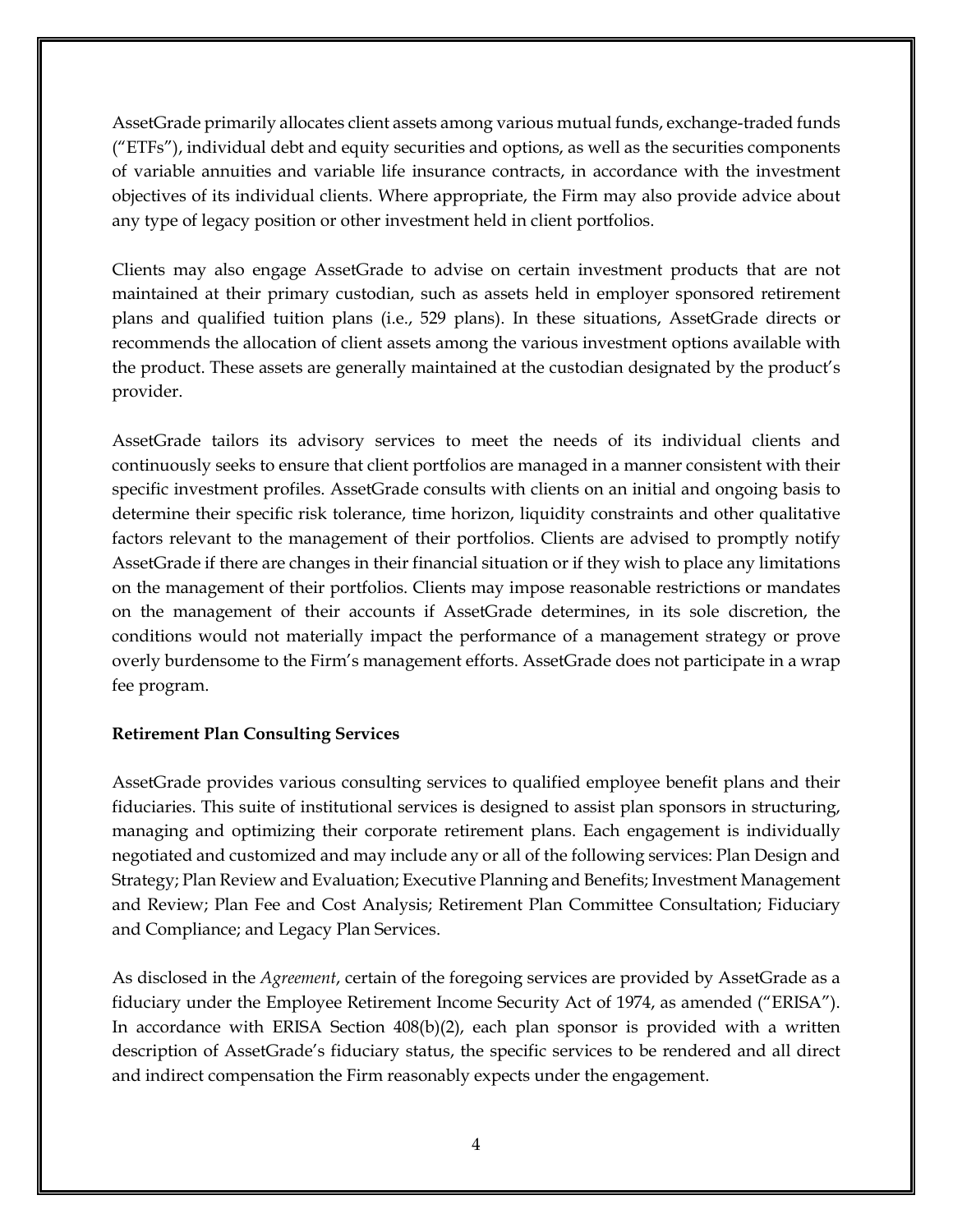#### **Educational Seminars/Workshops**

<span id="page-6-0"></span>AssetGrade provides periodic educational seminars and workshops to clients.

# **Item 5: Fees and Compensation**

AssetGrade offers its services on a fee basis, based upon assets under management or advisement.

#### **Financial Planning and Consulting Services**

There is no charge for financial planning and consulting services for our clients paying an annual fee for Investment Management or Wealth Management.

#### **Investment Management and Wealth Management Fees**

AssetGrade provides investment management and wealth management services for an annual fee based on the amount of assets under the Firm's management, subject to annual minimum of \$5,000. Fees are based on the following fee schedule:

| <b>Portfolio Value</b> | <b>Annual Fees</b> |
|------------------------|--------------------|
| First \$2M             | $1.00\%$           |
| \$2M to \$5M           | 0.85%              |
| \$5M to \$10M          | 0.70%              |
| Over \$10M             | $0.55\%$           |

The annual fee is prorated and charged quarterly in advance, based upon the market value of the assets being managed by AssetGrade on the last day of the previous billing period. Where the annual fee based on the amount of assets under the Firm's management is less than AssetGrade's minimum annual fee, the Firm generally charges its minimum annual fee, as described at length in Item 7, below.

If assets are deposited into or withdrawn from an account after the inception of a billing period, the fee payable with respect to such assets is adjusted to reflect the change in portfolio value. For the initial period of an engagement, the fee is calculated on a *pro rata* basis. In the event the *Agreement* is terminated, the fee for the final billing period is prorated through the effective date of the termination and the unearned portion is refunded to the client, as appropriate.

#### **Retirement Plan Consulting Fees**

For employee benefit plans and fiduciaries receiving our retirement plan consulting services, as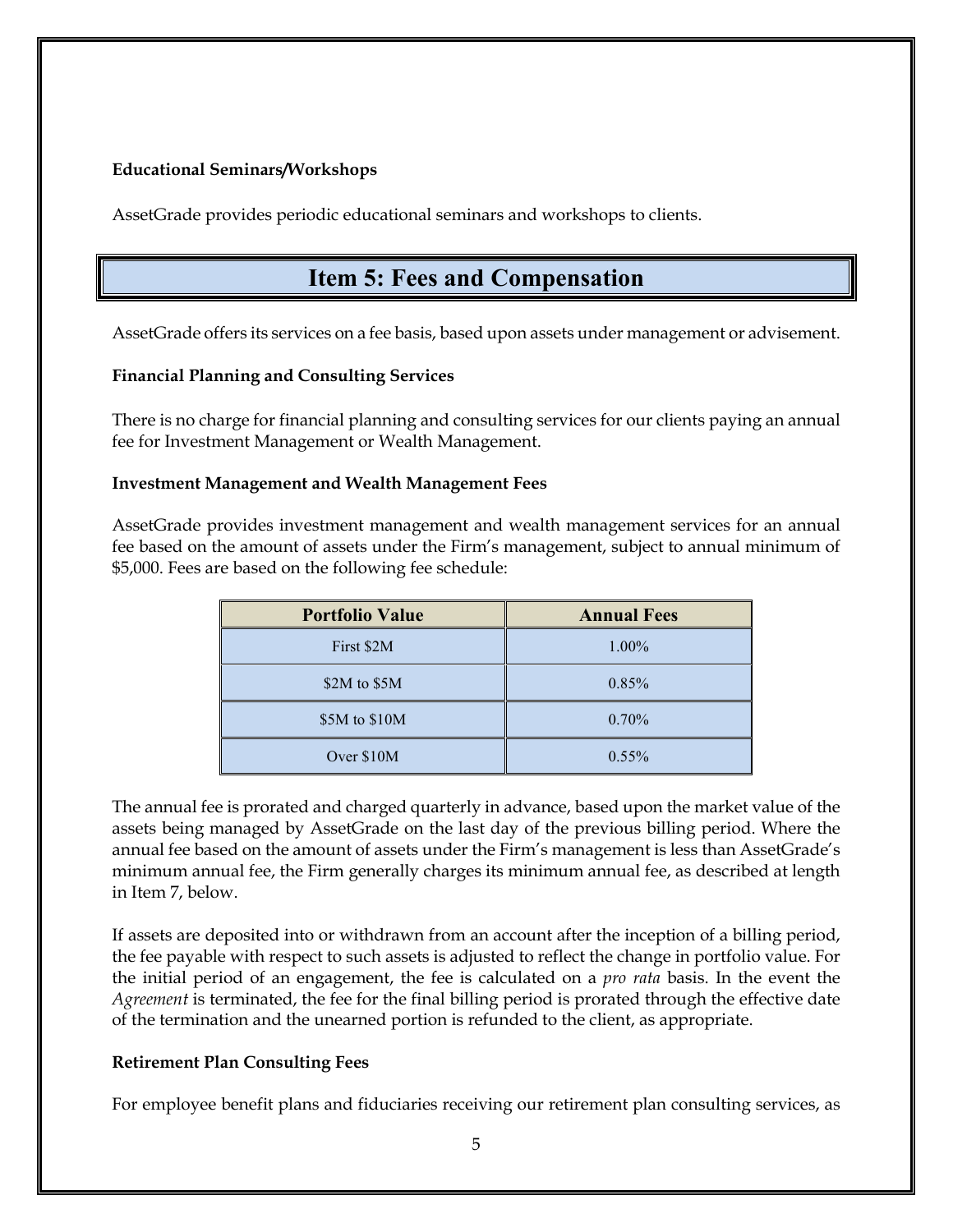described above in Item 4, each engagement is individually negotiated and tailored to accommodate the needs of the individual plan sponsor, as memorialized in the *Agreement*. These fees vary, based on the scope of the services to be rendered subject to an annual minimum fee of \$5,000.

#### **Fee Discretion**

AssetGrade, in its sole discretion, may negotiate to charge a lesser fee based upon certain criteria, such as anticipated future earning capacity, anticipated future additional assets, dollar amount of assets to be managed, related accounts, account composition, pre-existing client relationship, account retention and *pro bono* activities.

#### **Additional Fees and Expenses**

In addition to the advisory fees paid to AssetGrade, clients may also incur certain charges imposed by other third parties, such as broker-dealers, custodians, trust companies, banks and other financial institutions (collectively "*Financial Institutions*"). These additional charges may include securities brokerage commissions, transaction fees, custodial fees, charges imposed directly by a mutual fund or ETF in a client's account, as disclosed in the fund's prospectus (e.g., fund management fees and other fund expenses), deferred sales charges, odd-lot differentials, transfer taxes, wire transfer and electronic fund fees and other fees and taxes on brokerage accounts and securities transactions. The Firm's brokerage practices are described at length in Item 12, below.

#### **Fee Debit**

Clients generally provide AssetGrade with the authority to directly debit their accounts for payment of the Firm's investment advisory fees. The *Financial Institutions* that act as qualified custodians for client accounts have agreed to send statements to clients not less than quarterly detailing all account transactions, including any amounts paid to AssetGrade. As required by applicable state securities laws, AssetGrade also sends clients an itemized summary detailing the advisory fees deducted from their accounts.

#### **Account Additions and Withdrawals**

Clients may make additions to and withdrawals from their account at any time. Additions may be in cash or securities provided that the Firm reserves the right to liquidate any transferred securities or decline to accept particular securities into a client's account. Clients may withdraw account assets on notice to AssetGrade, subject to the usual and customary securities settlement procedures. However, AssetGrade designs its portfolios as long-term investments and the withdrawal of assets may impair the achievement of a client's investment objectives. AssetGrade may consult with its clients about the options and implications of transferring securities. Clients are advised that when transferred securities are liquidated, they may be subject to transaction fees, fees assessed at the mutual fund level (i.e., contingent deferred sales charge) and/or tax ramifications.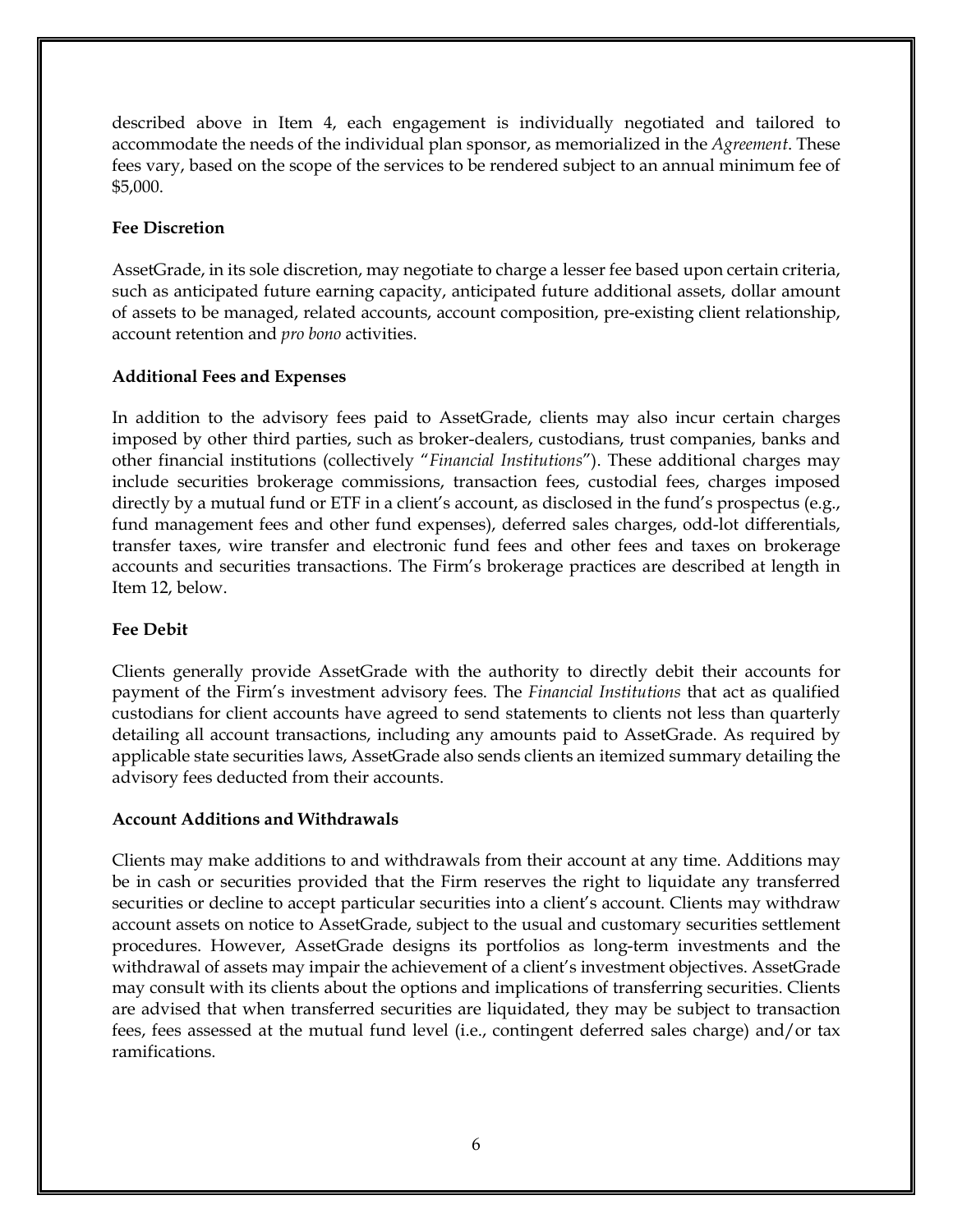#### **Educational Seminars/Workshops**

AssetGrade does not charge for educational seminars and workshops.

### <span id="page-8-0"></span>**Item 6: Performance-Based Fees and Side-By-Side Management**

<span id="page-8-1"></span>AssetGrade does not provide any services for a performance-based fee (i.e., a fee based on a share of capital gains or capital appreciation of a client's assets).

# **Item 7: Types of Clients**

AssetGrade provides its services to individuals, pension and profit sharing plans, trusts, estates, charitable organizations, corporations and other business entities.

#### **Minimum Annual Fee**

As a condition for starting and maintaining an investment management relationship, AssetGrade generally imposes a minimum annual fee of \$5,000. This minimum fee may have the effect of making AssetGrade's services cost prohibitive for certain clients. For example, the minimum annual fee of \$5,000 would be more than 1% annually for a client with less than \$500,000 in assets under AssetGrade's management. AssetGrade, in its sole discretion, may waive or reduce its minimum annual fee based upon certain criteria, such as anticipated future earning capacity, anticipated future additional assets, dollar amount of assets to be managed, related accounts, account composition, pre-existing client relationships, account retention and pro bono activities.

# <span id="page-8-2"></span>**Item 8: Methods of Analysis, Investment Strategies, & Risk of Loss**

#### **Methods of Analysis & Investment Strategies**

AssetGrade largely utilizes a model portfolio approach focusing on strategic asset allocation but may also employ tactical asset allocation. Strategic asset allocation involves determining appropriate long-term allocations to a select group of asset classes. Tactical asset allocation involves determining appropriate short-term changes to the allocations of asset classes that might deviate from the strategic asset allocation, typically based on expectations of risk and return for each asset class.

The choice of asset classes to be included is based on an evaluation of the risk and return of each asset class, as well as the expected diversification that will occur from a portfolio of asset classes. Larger portfolios will have the opportunity to include a larger group of asset classes. Smaller portfolios, that may otherwise not be able to reach adequate levels of diversification, may be invested in target date funds.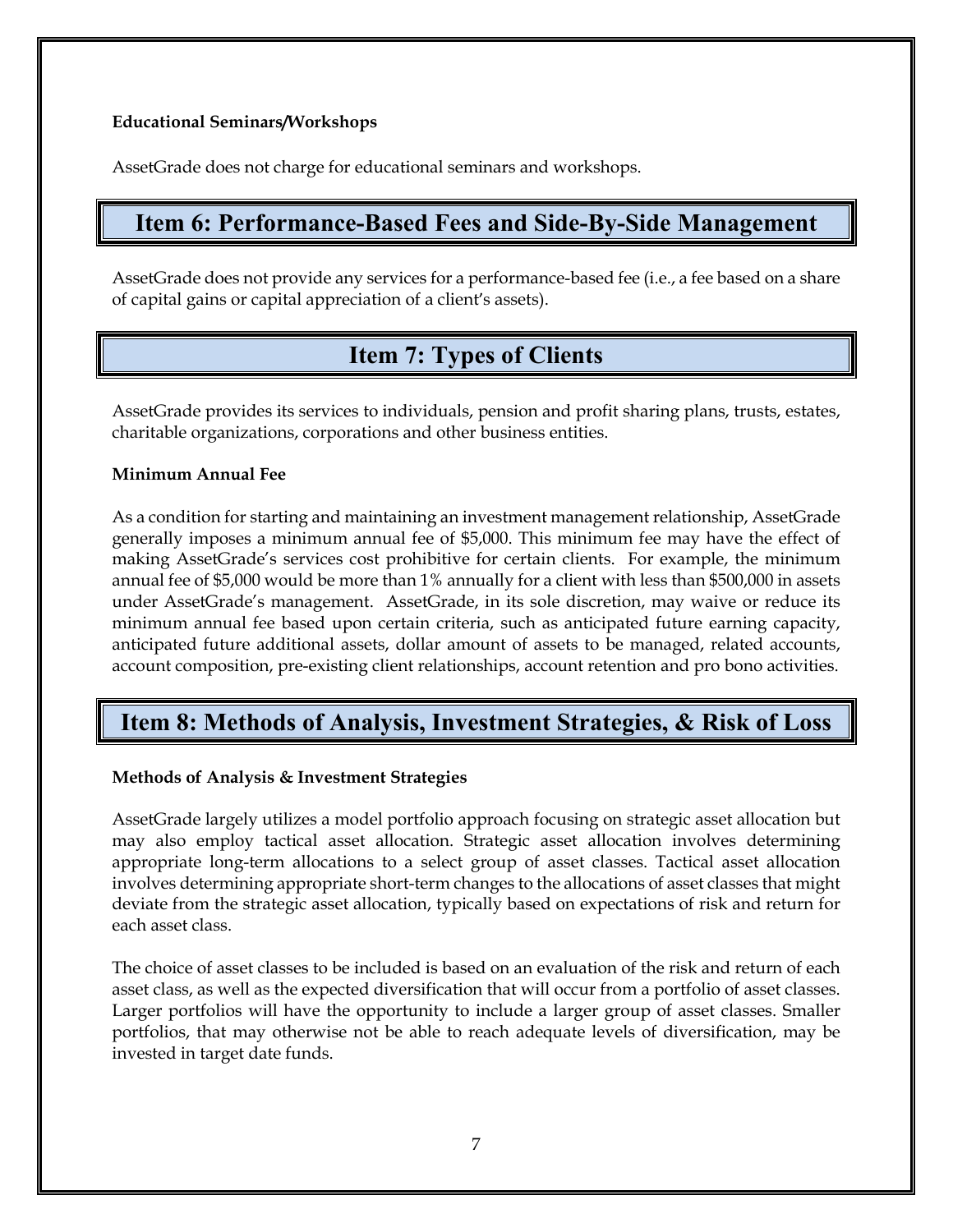The exact weighting of each asset class for each model portfolio will be driven by a number of factors, including the expected risk and return of each asset class and the expected correlation between assets. The specific model portfolio assigned to each investor will in turn be driven by a number of factors, including the age, income, expenses, assets, liabilities and risk tolerance of each investor.

In order to better understand these factors, the Firm gathers and analyzes detailed information about the client, including goals, existing investments, insurance coverage, sources of income and other assets and liabilities. The Firm then seeks to define the client's investment objectives and risk profile, which together form the basis for the selection and diversification of investments. The Firm's investment advisers monitor its clients' portfolios, making changes on a regular basis as driven by the criteria of the specific client.

In making these determinations, the Firm may rely on fundamental or technical methods of analysis. A substantial risk in relying upon fundamental analysis is that while the overall health and position of a company may be good, evolving market conditions may have a negative impact. A substantial risk in relying upon technical analysis is that spotting historical trends may not help to predict such trends in the future. Even if the trend will eventually reoccur, there is no guarantee that AssetGrade will be able to accurately predict such a reoccurrence.

#### **Risks of Loss**

#### *General Risk of Loss*

Investing in securities involves the risk of loss. Clients should be prepared to bear potential losses.

#### *Market Risks*

The profitability of a significant portion of AssetGrade's recommendations may depend to a great extent upon correctly assessing the future course of price movements of stocks and bonds. There can be no assurance that AssetGrade will be able to predict those price movements accurately.

#### *Mutual Funds and ETFs*

An investment in a mutual fund or ETF involves risk, including the loss of principal. Mutual fund and ETF shareholders are necessarily subject to the risks stemming from the individual issuers of the fund's underlying portfolio securities. Such shareholders are also liable for taxes on any fundlevel capital gains, as mutual funds and ETFs are required by law to distribute capital gains in the event they sell securities for a profit that cannot be offset by a corresponding loss.

Shares of mutual funds are generally distributed and redeemed on an ongoing basis by the fund itself or a broker acting on its behalf. The trading price at which a share is transacted is equal to a funds stated daily per share net asset value ("NAV"), plus any shareholders fees (e.g., sales loads, purchase fees, redemption fees). The per share NAV of a mutual fund is calculated at the end of each business day, although the actual NAV fluctuates with intraday changes to the market value of the fund's holdings. The trading prices of a mutual fund's shares may differ significantly from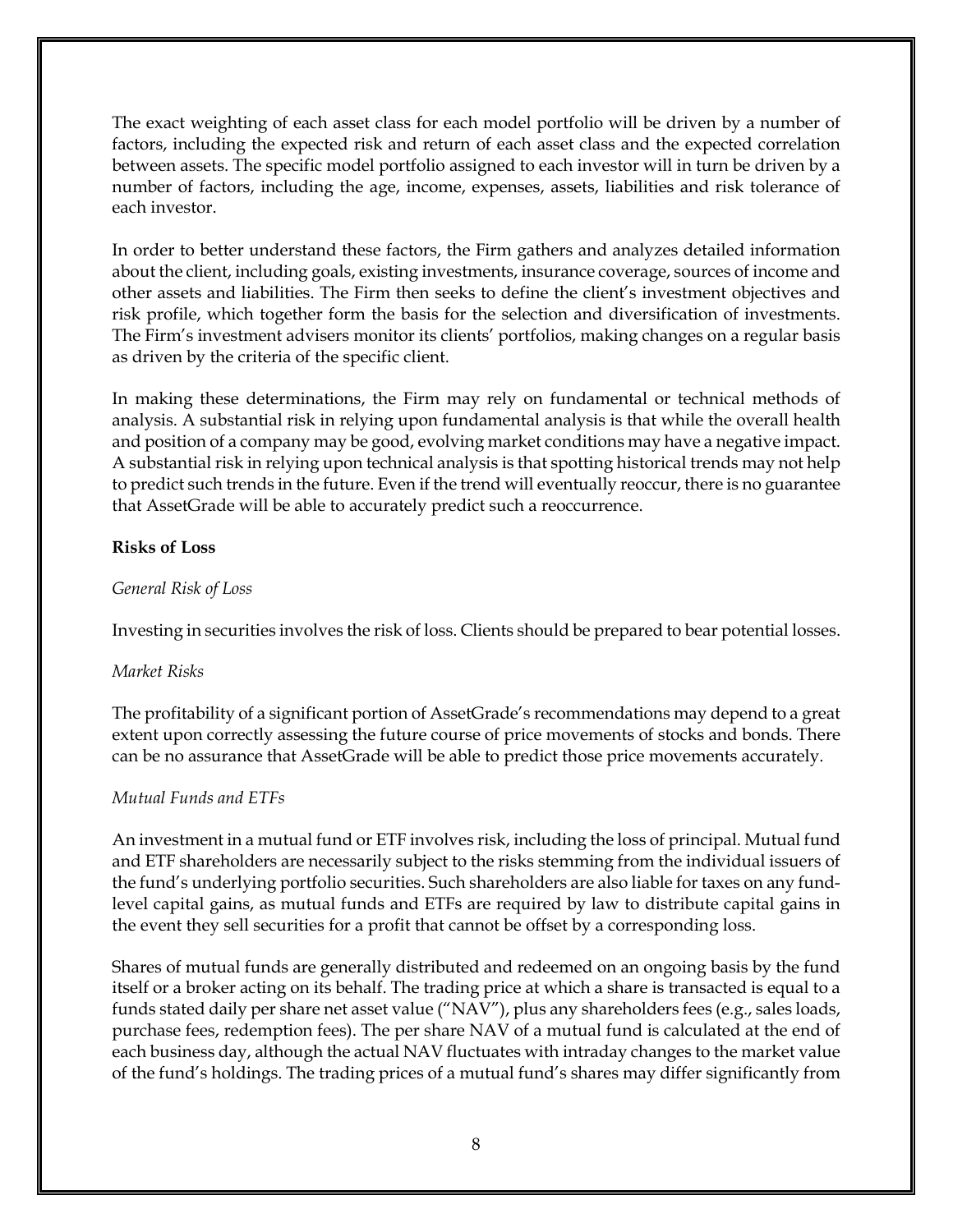the NAV during periods of market volatility, which may, among other factors, lead to the mutual fund's shares trading at a premium or discount to actual NAV.

Shares of ETFs are listed on securities exchanges and transacted at negotiated prices in the secondary market. Generally, ETF shares trade at or near their most recent NAV, which is generally calculated at least once daily for indexed based ETFs and more frequently for actively managed ETFs. However, certain inefficiencies may cause the shares to trade at a premium or discount to their *pro rata* NAV.

There is also no guarantee that an active secondary market for such shares will develop or continue to exist. Generally, an ETF only redeems shares when aggregated as creation units (usually 20,000 shares or more). Therefore, if a liquid secondary market ceases to exist for shares of a particular ETF, a shareholder may have no way to dispose of such shares. *Options*

Options allow investors to buy or sell a security at a contracted strike price (not necessarily the current market price) at or within a specific period of time. Clients may pay or collect a premium for buying or selling an option. Investors transact in options to either hedge against potential losses or to speculate on the performance of the underlying securities. Option transactions involve inherent risks, including the partial or total loss of principal in the event that the value of the underlying security or index does not increase or decrease to the level of the respective strike price. Holders of option contracts are also subject to default by the option writer which may be unwilling or unable to perform its contractual obligations.

#### *Management Through Similarly Managed "Model" Accounts*

AssetGrade manages certain accounts through the use of similarly managed "model" portfolios, whereby the Firm allocates all or a portion of its clients' assets among various mutual funds and/or securities on a discretionary basis using one or more of its proprietary investment strategies. In managing assets through the use of models, the Firm remains in compliance with the safe harbor provisions of Rule 3a-4 of the Investment Company Act of 1940.

The strategy used to manage a model portfolio may involve an above average portfolio turnover that could negatively impact clients' net after tax gains. The Firm seeks to ensure that clients' assets are managed in a manner consistent with their individual financial situations and investment objectives, securities transactions effected pursuant to a model investment strategy typically take into account a client's individual tax ramifications. Clients should contact AssetGrade if they experience a change in their financial situation or if they want to impose reasonable restrictions on the management of their accounts.

#### *IRA Rollover Considerations*

As stated above, AssetGrade manages client investment portfolios on a discretionary or nondiscretionary basis. For non-discretionary accounts, it is important to note that the ultimate decision to buy or sell assets within such an account lies with the investor. As a firm policy, we will never recommend that you withdraw the assets from your employer's retirement plan and roll the assets over to an individual retirement account ("IRA") for our management. Instead, we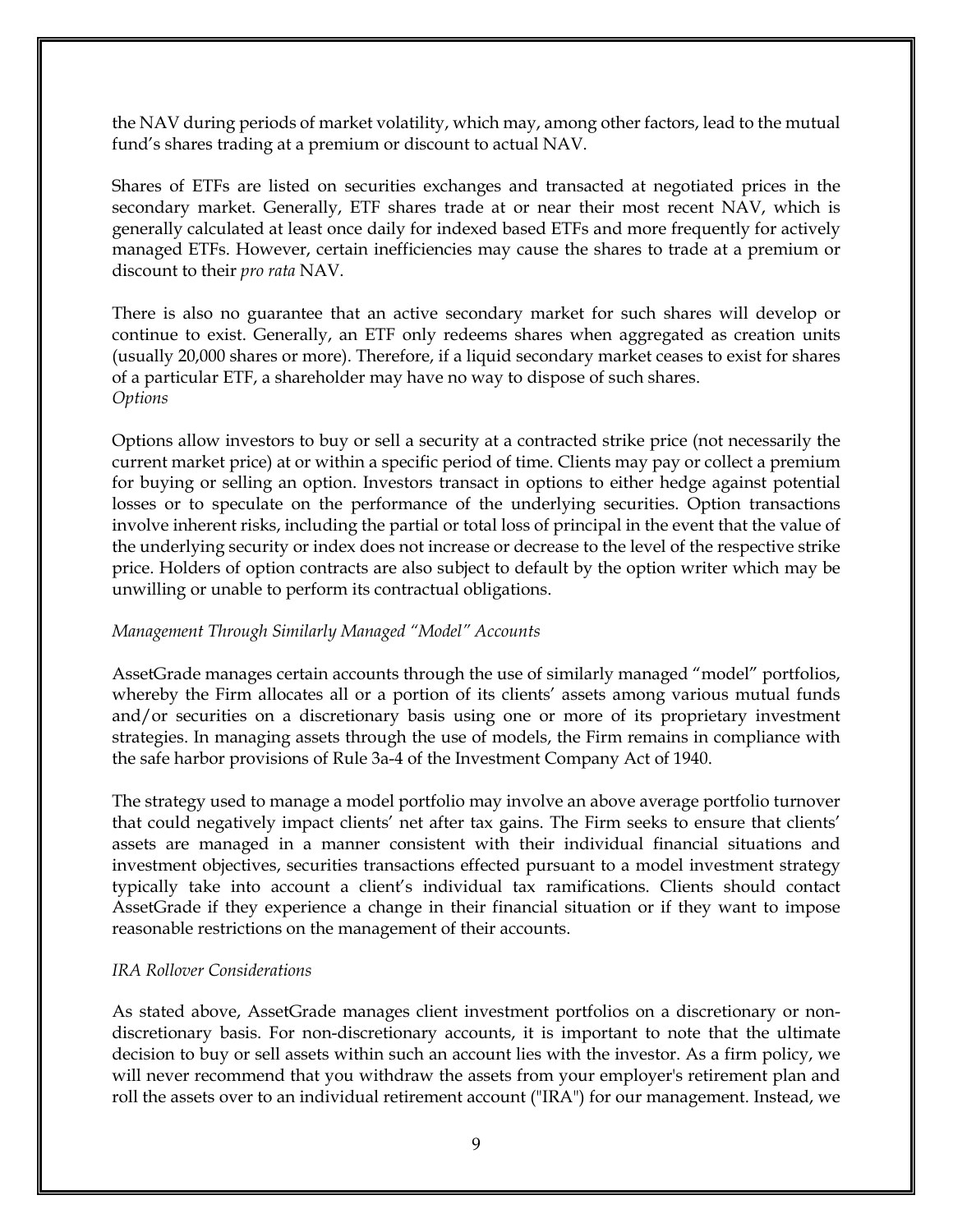will provide you with enough educational resources to make an informed decision. You are under no obligation, contractually or otherwise, to complete such a rollover. Moreover, if you do choose to complete a rollover for any reason, you are under no obligation to have the assets in an IRA managed by the Firm.

Many employers permit former employees to keep their retirement assets in their company plan. Also, current employees can sometimes move assets out of their company plan before they retire or change jobs. In determining whether to complete the rollover to an IRA, and to the extent the following options are available, you should consider the costs and benefits of:

- 1. Leaving the funds in your employer's (former employer's) plan.
- 2. Moving the funds to a new employer's retirement plan.
- 3. Cashing out and taking a taxable distribution from the plan.
- 4. Rolling the funds into an IRA rollover account.

Each of these options has advantages and disadvantages and before making a change we encourage you to speak with your CPA and/or tax attorney.

If you are considering rolling over your retirement funds to an IRA here are a few points to consider before you do so:

- 1. Determine whether the investment options in your employer's retirement plan address your needs or whether you might want to consider other types of investments.
	- a. Employer retirement plans generally have a more limited investment menu than IRAs.
	- b. Employer retirement plans may have unique investment options not available to the public such as employer securities, or previously closed funds.
- 2. Your current plan may have lower fees.
	- a. If you are interested in investing only in mutual funds, you should understand the cost structure of the share classes available in your employer's retirement plan and how the costs of those share classes compare with those available in an IRA.
	- b. You should understand the various products and services you might take advantage of at an IRA provider and the potential costs of those products and services.
- 3. Rolling the funds into an IRA rollover account may allow you to pay your investment advisor fees on a pretax basis. Investment advisor fees for 401k accounts are generally paid on an after-tax basis, which would cost you more than paying fees on a pretax basis in a rollover IRA.
- 4. Different strategies may have higher or lower risk than the current investment options in your plan.
- 5. Your current plan may also offer financial advice.
- 6. If you keep your assets titled in a 401k or retirement account and remain with that employer, you could potentially delay your required minimum distribution beyond age 72.
- 7. Your 401k may offer more liability protection than a rollover IRA; each state may vary. You should consult with an attorney if you are concerned about protecting your retirement plan assets from creditors.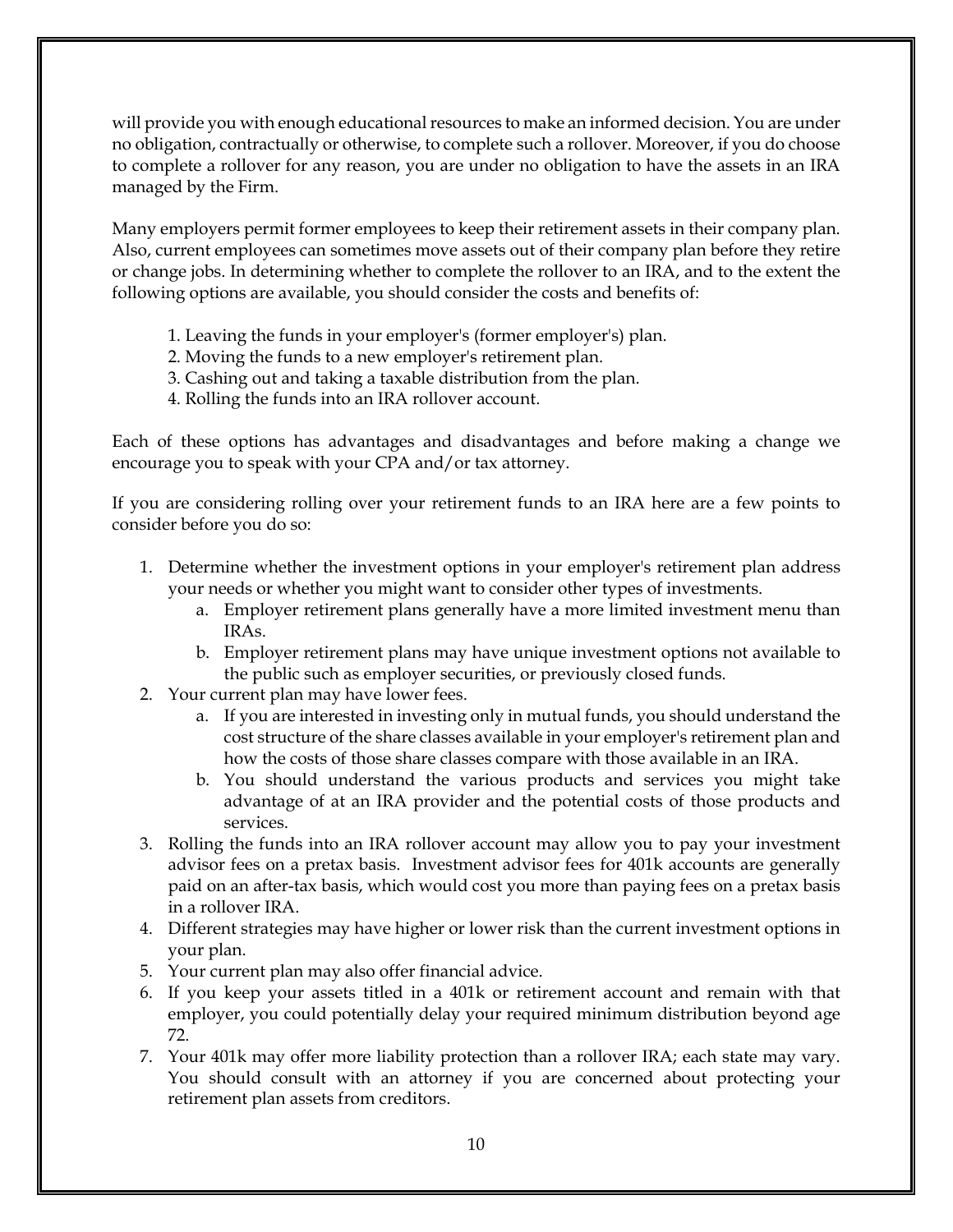- 8. You may be able to take out a loan on your 401k if you remain at that employer, but not from an IRA.
- 9. IRA assets can be accessed any time; however, distributions are subject to ordinary income tax and may also be subject to a 10% early distribution penalty unless they qualify for an exception such as disability, higher education expenses or the purchase of a home.
- 10. If you own company stock in your plan, you may be able to liquidate those shares at a lower capital gains tax rate.

While we will never recommend a rollover, we can direct you to educational information to assist in your decision. It is important that you understand the differences between these types of accounts and to decide whether a rollover is best for you.

# **Item 9: Disciplinary Information**

<span id="page-12-0"></span>AssetGrade has not been involved in any legal or disciplinary events that are material to a client's evaluation of its advisory business or the integrity of its management.

# <span id="page-12-1"></span>**Item 10: Other Financial Industry Activities and Affiliations**

Neither AssetGrade nor its representatives have any material relationships to this advisory business that would present a possible conflict of interest.

# <span id="page-12-2"></span>**Item 11: Code of Ethics, Participation or Interest in Client Transactions and Personal Trading**

AssetGrade has adopted a code of ethics in compliance with applicable securities laws ("*Code of Ethics*") that sets forth the standards of conduct expected of its *Supervised Persons*. AssetGrade's *Code of Ethics* contains written policies reasonably designed to prevent certain unlawful practices such as the use of material non-public information by the Firm or any of its *Supervised Persons* and the trading by the same of securities ahead of clients in order to take advantage of pending orders.

The *Code of Ethics* also requires certain of AssetGrade's personnel (called "*Access Persons*") to report their personal securities holdings and transactions and obtain pre-approval of certain investments (e.g., initial public offerings, limited offerings). However, AssetGrade *Supervised Persons* are permitted to buy or sell securities that it also recommends to clients if done in a manner consistent with the Firm's policies and procedures. This *Code of Ethics* has been established recognizing that some securities trade in sufficiently broad markets to permit transactions by *Access Persons* to be completed without any appreciable impact on the markets of such securities. Therefore, under certain limited circumstances, exceptions may be made to the policies stated below.

When the Firm is engaging in or considering a transaction in any security on behalf of a client, no *Access Person* may knowingly effect for themselves or for their immediate family (i.e., spouse,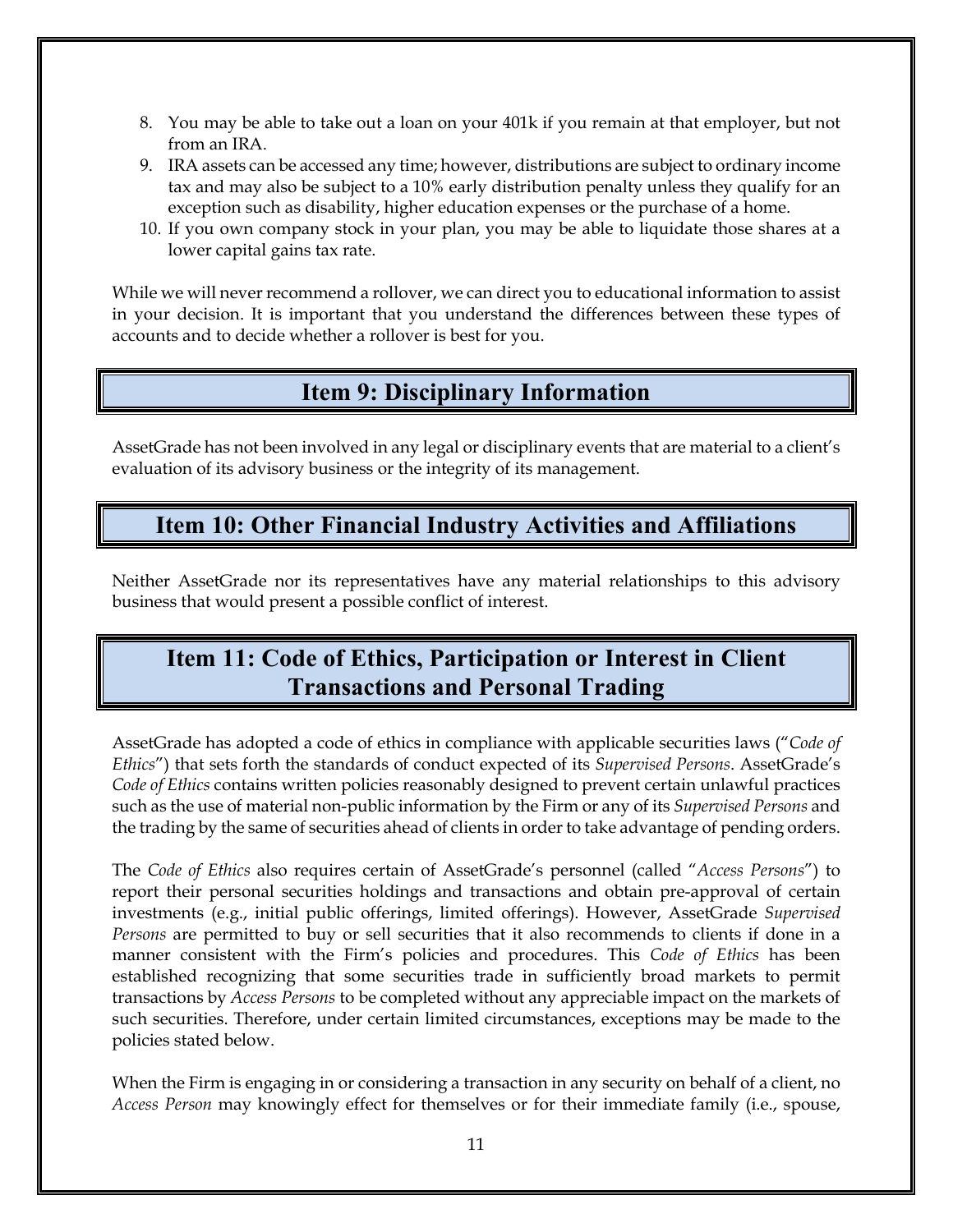minor children and adults living in the same household as the Access Person) a transaction in that security unless:

- the transaction has been completed;
- the transaction for the Access Person is completed as part of a batch trade (as defined below in Item 12) with clients; or
- a decision has been made not to engage in the transaction for the client.

These requirements are not applicable to: (i) direct obligations of the Government of the United States; (ii) money market instruments, bankers' acceptances, bank certificates of deposit, commercial paper, repurchase agreements and other high quality short-term debt instruments, including repurchase agreements; (iii) shares issued by mutual funds or money market funds; and (iv) shares issued by unit investment trusts that are invested exclusively in one or more mutual funds.

The Firm may recommend certain clients invest in the JP Morgan Strategic Income Opportunities Fund (ticker JSOSX or JSOAX). One of the fund's key persons is a client of the Firm so the Firm has a conflict of interest when recommending a purchase of JSOSX or JSOAX. The Firm does not consider this a significant conflict of interest, and it will only make such a recommendation when it is in the client's best interest.

<span id="page-13-0"></span>Clients and prospective clients may contact AssetGrade to request a copy of its *Code of Ethics*.

# **Item 12: Brokerage Practices**

AssetGrade generally recommends that clients utilize the brokerage and clearing services of Fidelity Institutional Wealth Services ("*Fidelity*") for investment management accounts. Factors which AssetGrade considers in recommending *Fidelity* or any other broker-dealer to clients include their respective financial strength, reputation, execution, pricing, research and service. *Fidelity* enables AssetGrade to obtain many mutual funds without transaction charges and other securities at nominal transaction charges. The commissions and/or transaction fees charged by *Fidelity* may be higher or lower than those charged by other *Financial Institutions*.

The commissions paid by AssetGrade's clients comply with the Firm's duty to obtain "*best execution*." Clients may pay commissions that are higher than another qualified *Financial Institution* might charge to affect the same transaction where AssetGrade determines that the commissions are reasonable in relation to the value of the brokerage and research services received. In seeking best execution, the determinative factor is not the lowest possible cost, but whether the transaction represents the best qualitative execution, taking into consideration the full range of a *Financial Institution*'s services, including among others, the value of research provided, execution capability, commission rates and responsiveness. AssetGrade seeks competitive rates but may not necessarily obtain the lowest possible commission rates for client transactions.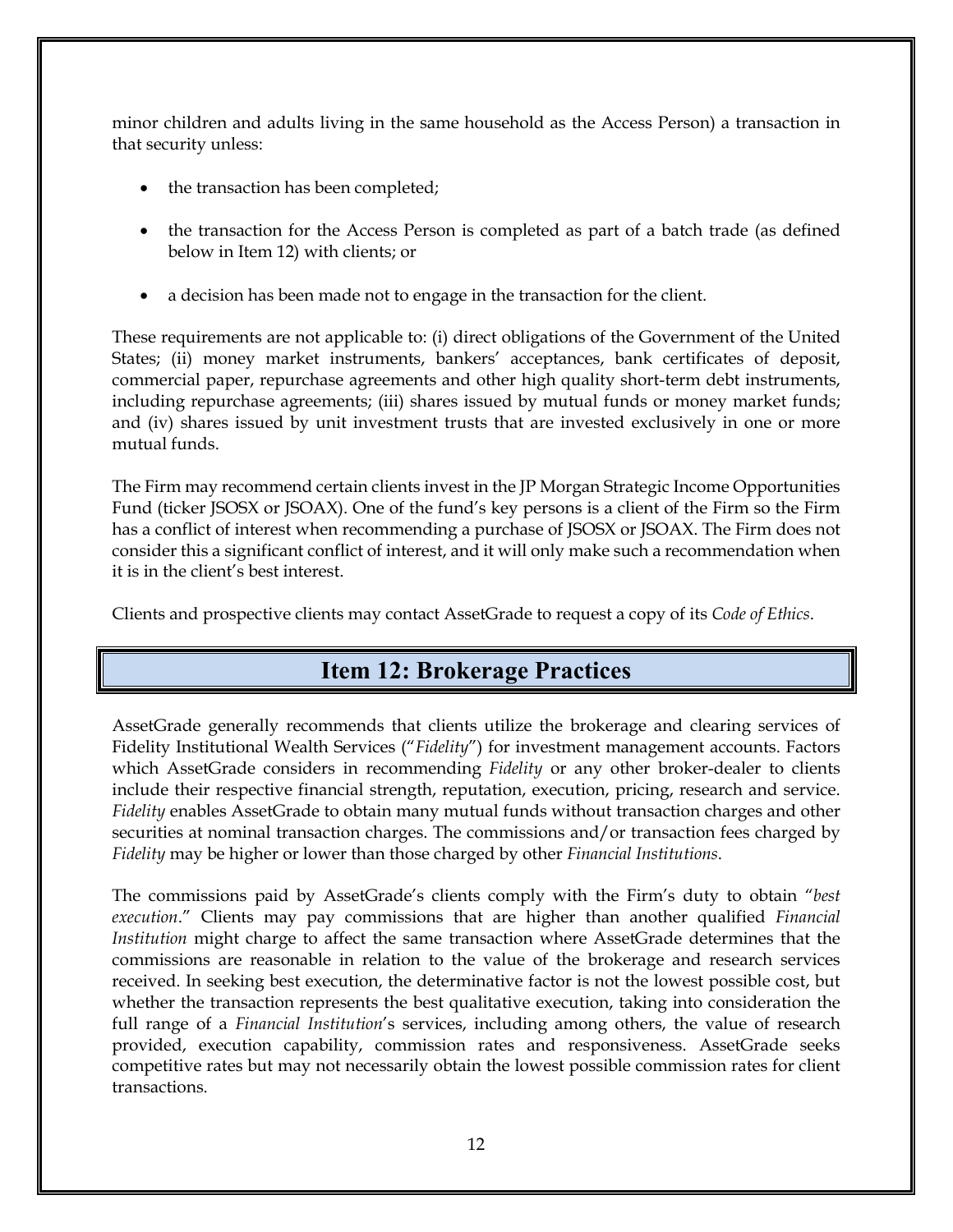AssetGrade periodically and systematically reviews its policies and procedures regarding its recommendation of *Financial Institutions* in light of its duty to obtain best execution.

The client may direct AssetGrade in writing to use a particular *Financial Institution* to execute some or all transactions for the client. In that case, the client will negotiate terms and arrangements for the account with that *Financial Institution* and the Firm will not seek better execution services or prices from other *Financial Institutions* or be able to "batch" client transactions for execution through other *Financial Institutions* with orders for other accounts managed by AssetGrade (as described below). As a result, the client may pay higher commissions or other transaction costs, greater spreads or may receive less favorable net prices, on transactions for the account than would otherwise be the case. Subject to its duty of best execution, AssetGrade may decline a client's request to direct brokerage if, in the Firm's sole discretion, such directed brokerage arrangements would result in additional operational difficulties.

Transactions for each client generally will be affected independently, unless AssetGrade decides to purchase or sell the same securities for several clients at approximately the same time. AssetGrade may (but is not obligated to) combine or "batch" such orders to obtain best execution, to negotiate more favorable commission rates or to allocate equitably among AssetGrade's clients differences in prices and commissions or other transaction costs that might not have been obtained had such orders been placed independently. Under this procedure, transactions will generally be averaged as to price and allocated among AssetGrade's clients pro rata to the purchase and sale orders placed for each client on any given day. To the extent that AssetGrade determines to aggregate client orders for the purchase or sale of securities, including securities in which AssetGrade's *Supervised Persons* may invest, the Firm generally does so in accordance with applicable rules promulgated under the Advisers Act and no-action guidance provided by the staff of the U.S. Securities and Exchange Commission. AssetGrade does notreceive any additional compensation or remuneration as a result of the aggregation. In the event that the Firm determines that a prorated allocation is not appropriate under the particular circumstances, the allocation will be made based upon other relevant factors, which may include: (i) when only a small percentage of the order is executed, shares may be allocated to the account with the smallest order or the smallest position or to an account that is out of line with respect to security or sector weightings relative to other portfolios, with similar mandates; (ii) allocations may be given to one account when one account has limitations in its investment guidelines which prohibit it from purchasing other securities which are expected to produce similar investment results and can be purchased by other accounts; (iii) if an account reaches an investment guideline limit and cannot participate in an allocation, shares may be reallocated to other accounts (this may be due to unforeseen changes in an account's assets after an order is placed); (iv) with respect to sale allocations, allocations may be given to accounts low in cash; (v) in cases when a pro rata allocation of a potential execution would result in a *de minimis* allocation in one or more accounts, AssetGrade may exclude the account(s) from the allocation; the transactions may be executed on a pro rata basis among the remaining accounts; or (vi) in cases where a small proportion of an order is executed in all accounts, shares may be allocated to one or more accounts on a random basis.

Consistent with obtaining best execution, brokerage transactions may be directed to certain broker- dealers in return for investment research products and/or services which assist AssetGrade in its investment decision-making process. Such research generally will be used to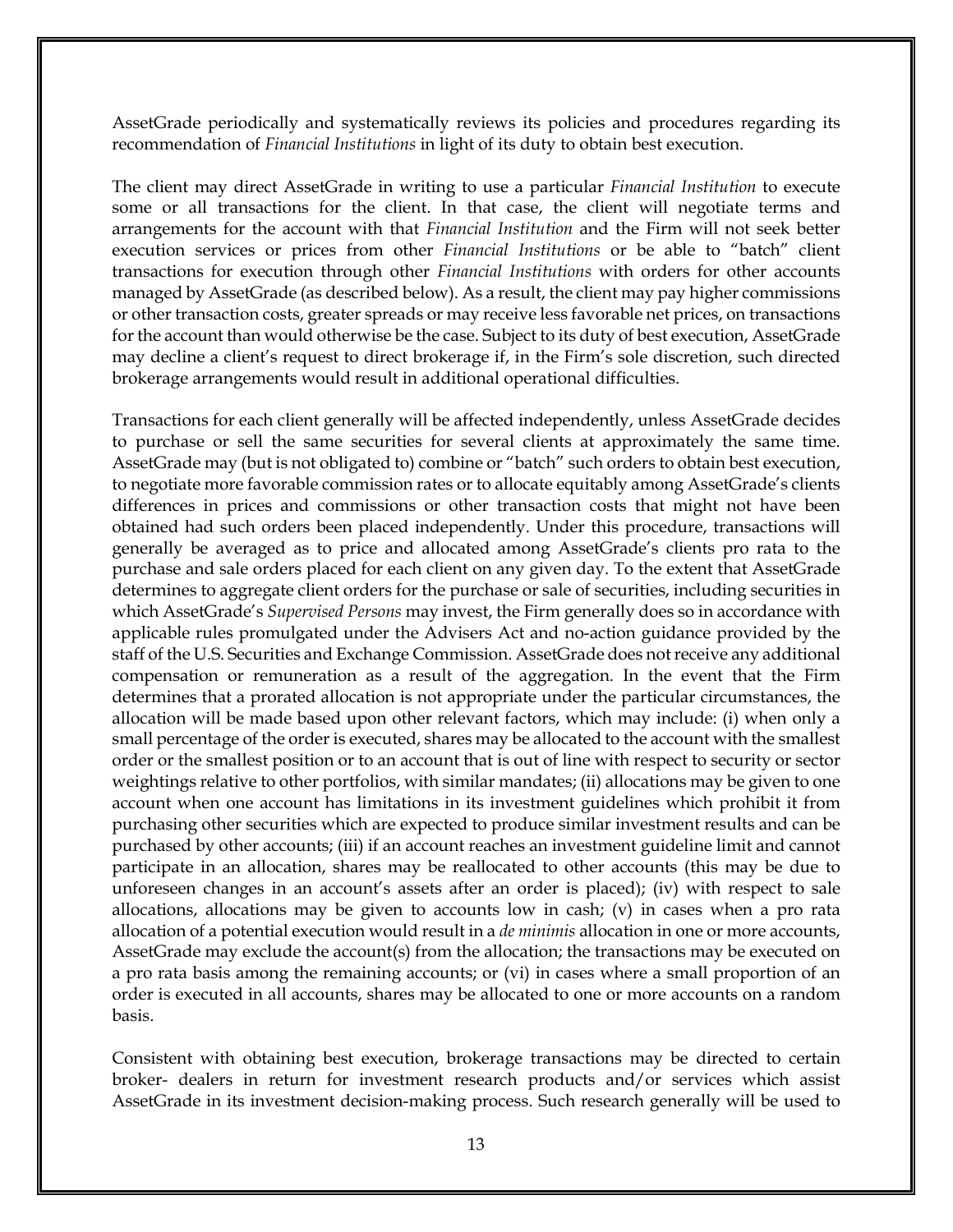service all of the Firm's clients, but brokerage commissions paid by one client may be used to pay for research that is not used in managing that client's portfolio. The receipt of investment research products and/or services as well as the allocation of the benefit of such investment research products and/or services poses a conflict of interest because AssetGrade does not have to produce or pay for the products or services.

#### **Software and Support Provided by Financial Institutions**

AssetGrade may receive from *Fidelity*, without cost to AssetGrade, computer software and related systems support, which allow AssetGrade to better monitor client accounts maintained at *Fidelity*. AssetGrade may receive software, tools, training programs, seminar services and related support without cost because AssetGrade renders investment management services to clients that maintain assets at *Fidelity*. The software and support is not provided in connection with securities transactions of clients (i.e., not "soft dollars"). However, the software and related systems support may benefit AssetGrade, but not its clients directly. In fulfilling its duties to its clients, AssetGrade endeavors at all times to put the interests of its clients first. Clients should be aware, however, that AssetGrade's receipt of economic benefits from a broker-dealer creates a conflict of interest since these benefits may influence AssetGrade's choice of broker-dealer over another brokerdealer that does not furnish similar software, systems support or services.

Additionally, AssetGrade may receive the following benefits from *Fidelity* through the Fidelity Institutional Wealth Services Group: receipt of duplicate client confirmations and bundled duplicate statements; access to a trading desk that exclusively services its Institutional Wealth Services Group participants; access to block trading which provides the ability to aggregate securities transactions and then allocate the appropriate shares to client accounts; and access to an electronic communication network for client order entry and account information. Clients should be aware, however, that the receipt of economic benefits by AssetGrade or its related persons in and of itself creates a potential conflict of interest and may indirectly influence AssetGrade's recommendation of Fidelity for custody and brokerage services.

# **Item 13: Review of Accounts**

#### <span id="page-15-0"></span>**Account Reviews**

For those clients to whom AssetGrade provides investment management services, AssetGrade monitors those portfolios as part of an ongoing process while regular account reviews are conducted on at least an annual basis. For those clients to whom AssetGrade provides financial planning and/or consulting services, reviews are conducted on an "as needed" basis. Such reviews are conducted by one of AssetGrade's investment adviser representatives. All investment advisory clients are encouraged to discuss their needs, goals and objectives with AssetGrade and to keep AssetGrade informed of any changes thereto. The Firm contacts ongoing investment advisory clients at least annually to review its previous services and/or recommendations and to discuss the impact resulting from any changes in the client's financial situation and/or investment objectives.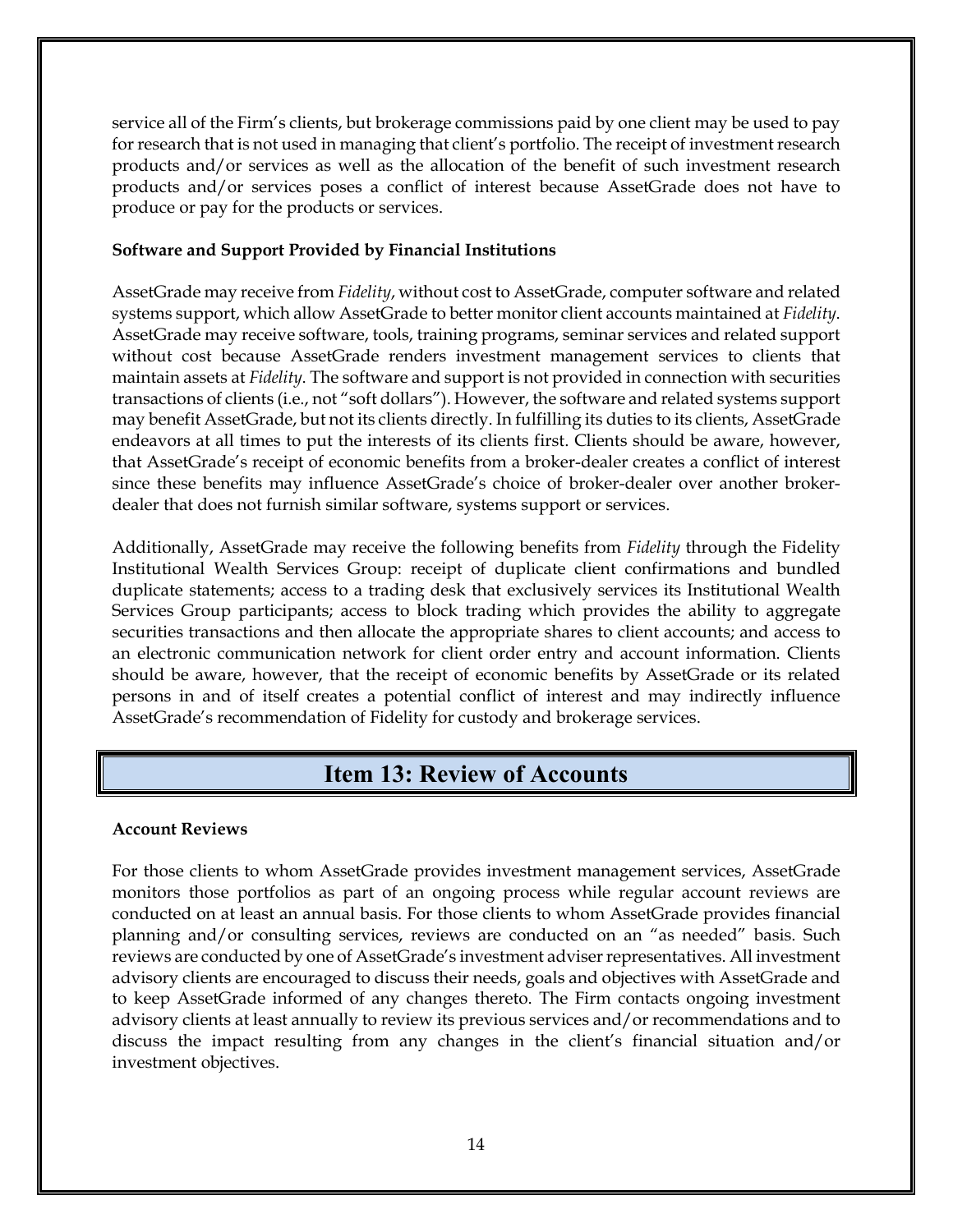#### **Account Statements and Reports**

At least quarterly, clients are provided with transaction confirmation notices and summary account statements directly from the *Financial Institutions* where their assets are custodied. From time-to-time or as otherwise requested, clients may also receive written or electronic reports from AssetGrade and/or an outside service provider, which contain certain account and/or marketrelated information, such as an inventory of account holdings or account performance. Clients should compare the account statements they receive from their custodian with those they receive from AssetGrade or an outside service provider. Those clients to whom AssetGrade provides financial planning and/or consulting services will receive reports from AssetGrade summarizing its analysis and conclusions as requested by the client or as otherwise agreed to in writing by AssetGrade.

### **Item 14: Client Referrals and Other Compensation**

#### <span id="page-16-0"></span>**Other Economic Benefits**

In addition, AssetGrade is required to disclose any relationship or arrangement where it receives an economic benefit from a third party (non-client) for providing advisory services. This type of relationship poses a conflict of interest and any such relationship is disclosed in response to Item 12, above.

# **Item 15: Custody**

<span id="page-16-1"></span>AssetGrade's *Agreement* and/or the separate agreement with any *Financial Institution* may authorize AssetGrade through such *Financial Institution* to debit the client's account for the amount of AssetGrade's fee and to directly remit that management fee to AssetGrade in accordance with applicable custody rules.

The *Financial Institutions* recommended by AssetGrade have agreed to send a statement to the client, at least quarterly, indicating all amounts disbursed from the account including the amount of management fees paid directly to AssetGrade. In addition, as discussed in Item 13, AssetGrade also sends periodic supplemental reports to clients. Clients should carefully review the statements sent directly by the *Financial Institutions* and compare them to those received from AssetGrade.

### **Item 16: Investment Discretion**

<span id="page-16-2"></span>AssetGrade may be given the authority to exercise discretion on behalf of clients. AssetGrade is considered to exercise investment discretion over a client's account if it can affect transactions for the client without first having to seek the client's consent. AssetGrade is given this authority through a power- of-attorney included in the agreement between AssetGrade and the client.